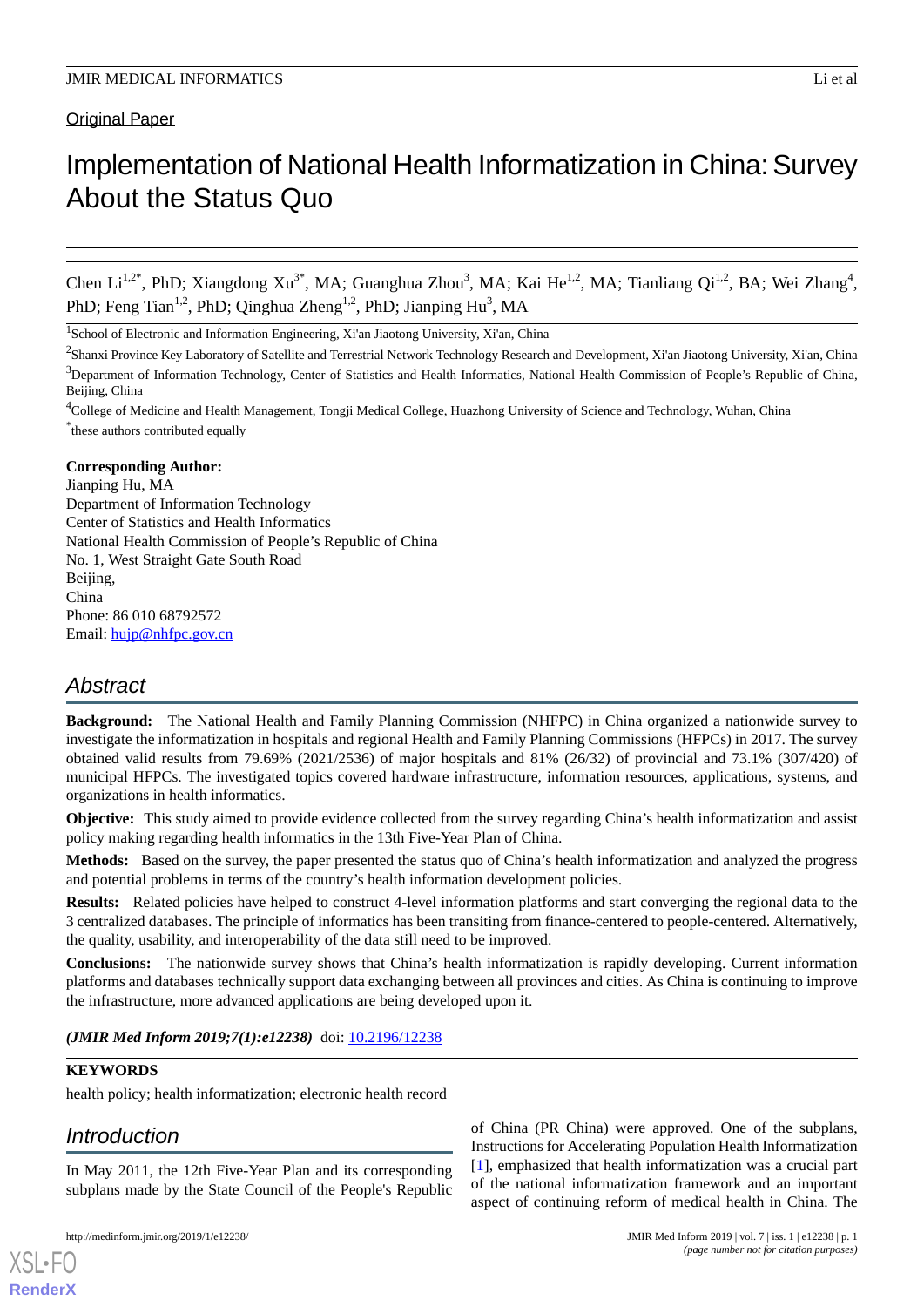difficulty of making a comprehensive plan of health informatization for a country with 1.4 billion people was probably beyond imagination. In China, the National Health and Family Planning Commission was responsible for proposing the plan and the related policies. In 2010, the NHFPC initialized the 3521 Project, which was known as China's health informatization road map and later upgraded to the 4631-2 Project in 2013 [[1,](#page-6-0)[2](#page-6-1)]. [Figure 1](#page-1-0) illustrates the planned 4631-2 Project and its numeric representations:

- The 4 stands for the 4-level information platforms, which include the national information platforms, provincial information platforms, municipal information platforms, and county-level information platforms. On each platform, the medical data from different regions are integrated and shared.
- The 6 stands for 6 primary types of applications, including public health, medical service, medical guarantee, drug administration, family plan, and integrated management. The 6 types of applications are deployed on each of the 4-level information platforms.
- The 3 stands for 3 demographic health information databases (DHID) constructed on each of the 4-level information platforms, including a demographic information database (DID), electronic medical record database (EMRD), and electronic health record database (EHRD) [[3\]](#page-6-2). The DID contains fundamental population information, family planning service management information, and floating population management information, etc. The EMRD stores all information from the electronic medical record. The EHRD regards the residents' personal health information as the key and stores all information from the electronic health record (EHR), which is defined as "digitally stored health care information about an individual's lifetime with the purpose of supporting continuity of care, education, and research and ensuring confidentiality at all times" [\[4](#page-6-3)].
- The 1 stands for one efficient and centralized network covering all kinds of health care institutions at all levels (including Chinese medical institutions).
- The 2 stands for health information standards, security, regulations, and legislation.



<span id="page-1-0"></span>**Figure 1.** The 4631-2 Project framework of health informatization.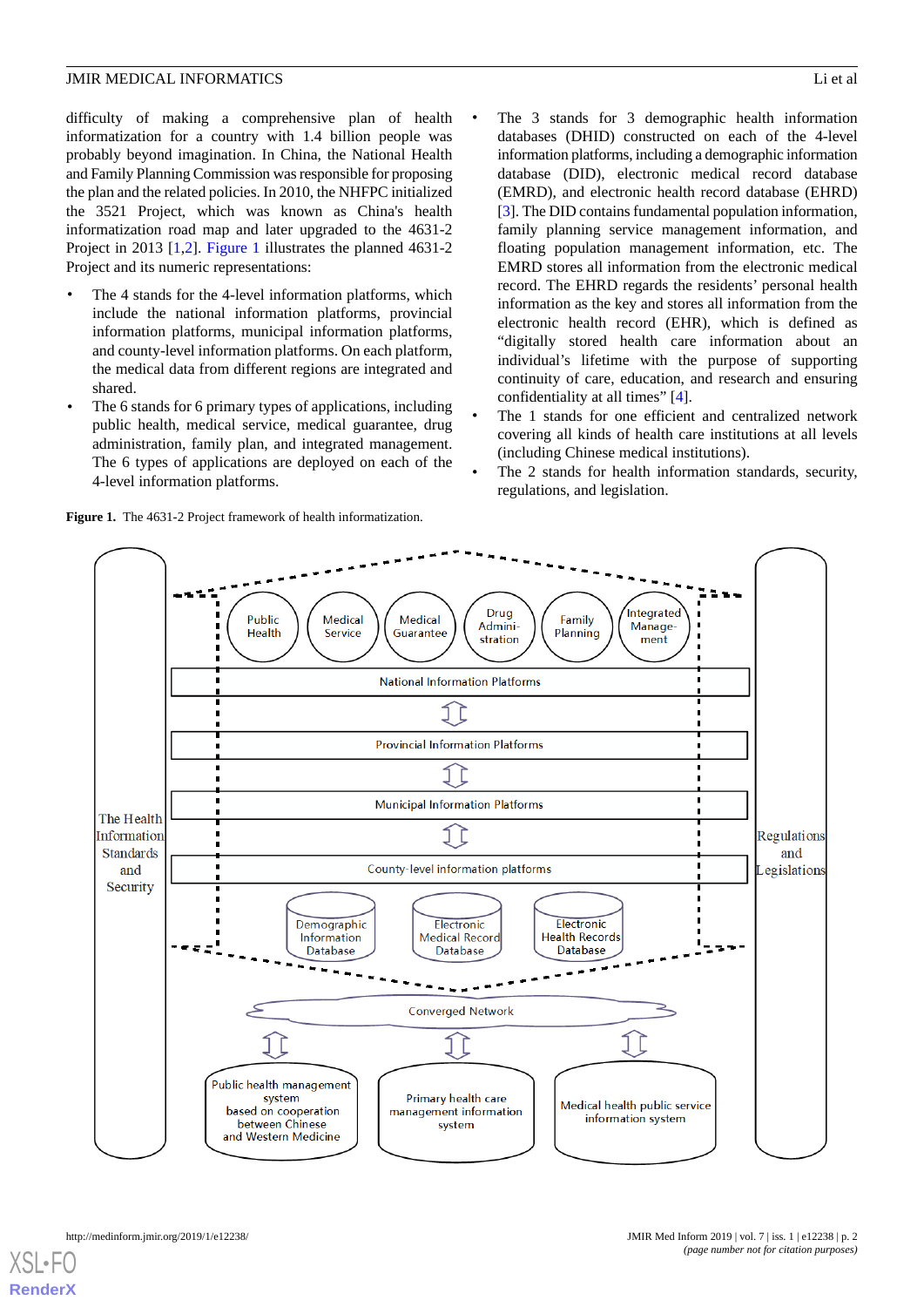In October 2016, the State Council of PR China issued the Plan for Healthy China, in which the importance of informatization in health care was reemphasized [[5\]](#page-6-4). Subsequently, the NHFPC released the National Population Health Informatization Development Plan (NPHIDP13) in January 2017 containing the fundamental policies [\[6\]](#page-6-5). At the beginning of the NPHIDP13, NHFPC conducted a nationwide survey requiring the participation of thousands of hospitals and all provincial and municipal health and family planning commissions (HFPCs). Based on the survey and its analysis, the paper discussed health informatization progress in China and its challenges. It showed that although the country's health informatization had been initialized relatively later than many countries, it has been developing at a rapid and steady pace. The initial goal of constructing the EHR systems and sharing data among regions had been achieved. With the construction of the EHRD, the development of health informatization had started transiting from finance-centered to people-centered. Some prominent problems remain: low data quality, data usability, and interoperability are yet to be solved, and the national structure of 4-level information platforms has been really challenging. The survey investigated the progress of health informatization and would support policy- and strategy-making. To our knowledge, this paper is the first on research about health informatization based on a nationwide survey in China, and similar research is rare.

# *Methods*

The survey consists of 3 comprehensive questionnaires including the Hospital Informatization Questionnaire, the Regional HFPC Informatization Questionnaire, and the Big Data Technology in Health Informatization Questionnaire. Each questionnaire was developed by a group of 8 experts and covers a range of key aspects of informatization, including administration, applications, hardware infrastructure, big data applications, information exchange platforms, information security, and related standards. In all, 32 provincial HFPCs, 420 municipal HFPCs, and 2536 major hospitals were invited. Valid responses came from 81% (26/32) of provincial HFPCs, 73.1% (307/420) of municipal HFPCs, and 79.69% (2021/2536) of hospitals.

The NHFPC is the state administrative department for health-related affairs in the State Council of PR China. The provincial and municipal HFPCs are local district branches under the supervision of the NHFPC. A provincial HFPC was responsible for the health affairs of the corresponding province, including ensuring public health; implementing health policies; promoting health care reform; and managing affiliated medical administrations, hospitals, and schools. Similarly, the municipal HFPC has the same responsibility at the municipal level. Among 2021 hospital respondents, there were 42 NHFPC-affiliated hospitals, 371 provincial NHFPC-affiliated hospitals, and 1608 municipal NHFPC-affiliated hospitals.

Similar research regarding health informatization has been carried out in a number of countries [[7](#page-6-6)[-10](#page-6-7)]. Compared with this research, our information was collected from an official survey conducted by the country's health ministry (NHFPC), and the survey covered a wider range about health informatization,

 $XSI - F($ **[RenderX](http://www.renderx.com/)**

# *Results*

#### **Three Phases of Informatization**

The 4631-2 Project, the guidance of health informatization in China, consisted of 3 phases. The first phase was to improve health information technology (IT) hardware infrastructure and the application systems of routine businesses and set up the information standards and security systems. The second phase was to construct the information platform levels according to region levels. The hierarchy and mechanism enabled data exchange between different regions and applications. The third phase was to apply big data technologies, artificial intelligence (AI), and Internet Plus (China's plan to manage its information superhighway) proposed in a government work report from March 5, 2015, that refers to the application of the internet and other IT in conventional industries [[11\]](#page-6-8) and enables advanced applications (eg, predictive modeling, clinical decision support, disease or safety surveillance, public health, and research) [[2](#page-6-1)[,12](#page-6-9)].

#### **People-Centered Health Information Infrastructure**

The various medical information systems, such as EHR systems, were the fundamental data resources. The continuously improved EHR systems and 3 DHIDs converged the data and gradually became the central resources. The NHFPC had promoted nationwide deployment of EHR systems and regular data synchronization into the EHRD to compile a complete EHR for each citizen regardless of where the original data were generated. Each region's local HFPC was responsible for the implementation of the EHRD. The survey showed that 86% (18/22) of provincial HFPCs and 75.6% (232/307) of municipal HFPCs had established the EHRD as of March 2017. Meanwhile, 71% (15/21) of provincial HFPCs and 70.4% (216/307) of municipal HFPCs had EHRs for 70% population in the corresponding regions. In addition, 16.19% (3,880,879/23,956,343) of provincial and 14.31% (271,920/1,900,209) of municipal HFPC EHRs were built in 2016 alone.

Data from 6 types of applications and related systems were organized into the other 2 core databases, the DID and EMRD. The survey showed that 96% (22/23) of provincial HFPCs had built DIDs and 48% (10/21) of provincial and 31.6% (97/307) of municipal HFPCs had started constructing EMRDs. The NPHIDP13 had explicitly required the data from 6 applications and other related systems to be available to 3 DHIDs. It had also required that the 3 DHIDs should be integrated following the people-centered principle. Meanwhile, NPHIDP13 had explicit criteria about system consistency, accuracy, and integrity.

## **Data Exchanging on the Four-Level Information Platforms**

Centralized medical data had significant potential for applications and research. Enabling information sharing within and across regions had been attempted by a few countries and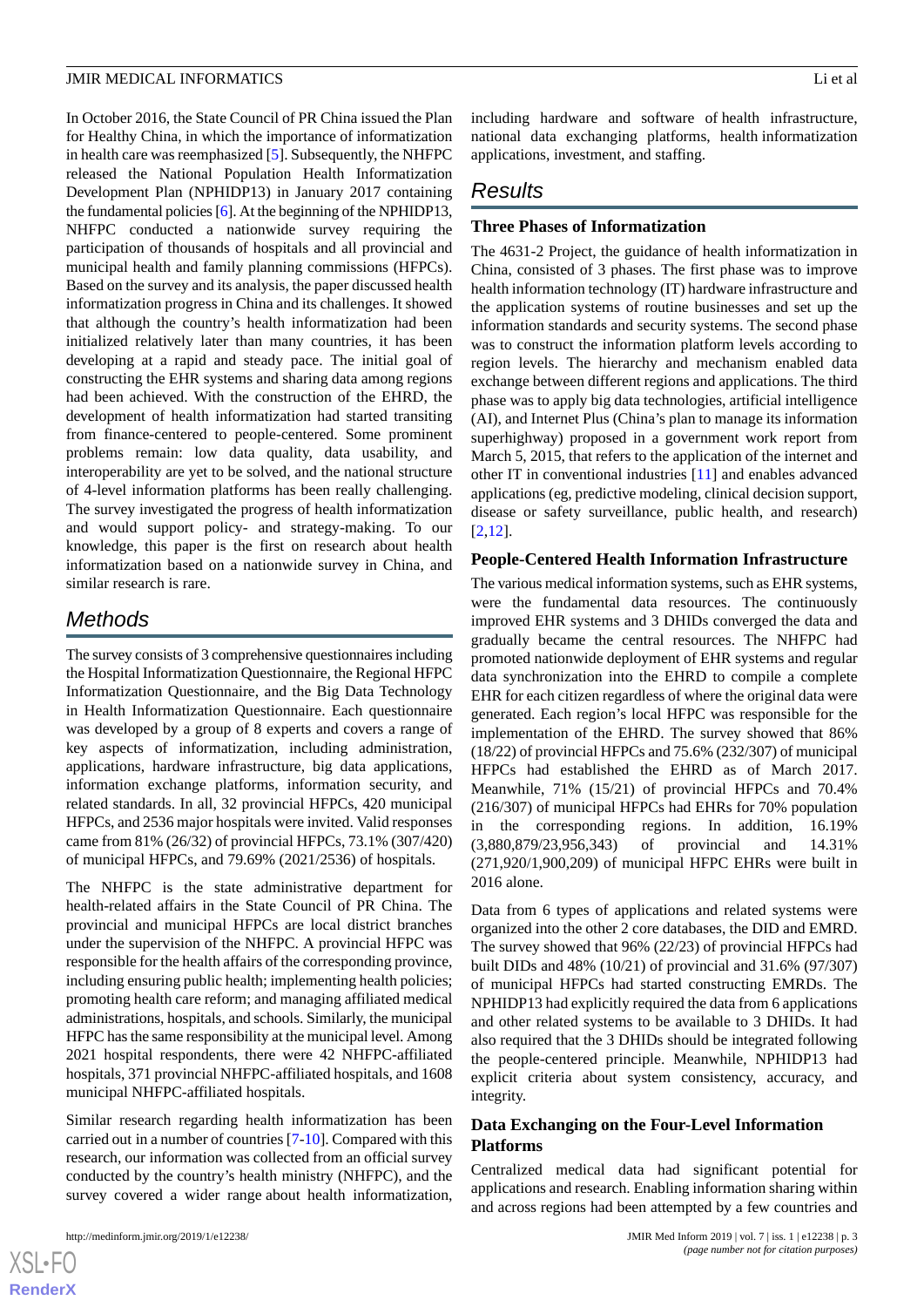was demonstrated to be difficult for various reasons [\[13](#page-6-10)-[17\]](#page-7-0). The 4631-2 Project supported regional informatization that collected data from 6 primary types of applications, 3 population health information databases (PHIDs), and other public health systems. Systematic informatization also promoted sharing data within and across regions. As the development of 4-level information platforms was the core task of regional informatization, the platforms' construction had been one of the key tasks in the Instructions for Accelerating Population Health Informatization [\[1](#page-6-0)]. In the 4-level information platforms, most data were generated at the provincial and municipal platforms, so these 2 levels of the platforms naturally became the focuses of the survey. As of March 2017, 32% (7/22) of provincial and 35.2% (108/307) of municipal HFPCs had built the information platforms. All provincial and all but 17 (6%) of the municipal HFPCs had started establishing information platforms. More importantly, all 32 provincial platforms had been connected with the national platforms.

The 4-level information platforms offered 2 advantages. The first was centralization of storing and sharing health information. The 4-level information platforms also connected public health information systems with medical and health service institutions within regions. The integration and sharing within the information platforms would directly improve the management efficiency of health administrations, for example, by providing panoramic information of the entire country during an epidemic breakout. The second was to unify management for EHRs. Based on the information platforms, unified management could facilitate various nationwide standardization.

#### **Advanced Applications**

Advanced applications based on the converged data and technologies like big data, AI, and Internet Plus were considered to have great potential to benefit the people and the health care industry [[18](#page-7-1)[-20](#page-7-2)]. The NPHIDP13 plan had been designed with this consideration. The survey showed that 67% (16/24) of provincial and 31.8% (100/314) of municipal HFPCs and 32.35% (647/2000) of hospitals had implemented various big data applications. Business intelligence reports, medical quality control warnings, clinical medical records, and related data retrieval had been well received by the users. A poll within the survey showed that clinical quality control and chronic disease management based on big data were most appreciated by medical professionals. At the same time, the poll showed that 1180 (59.00%), 1062 (53.10%), and 944 (47.20%) of the 2000 hospitals expected more funds, consistent standards, and interinstitution cooperation, respectively, regarding big data research and application development.

The combination of big data, AI, and Internet Plus still needed to overcome technical and technological challenges to reveal the true potential and support the most demanded applications (eg, precision medicine and AI-assisted clinical decision support systems) [\[21](#page-7-3)[-23](#page-7-4)]. One of the issues was the collection and processing of multimodel data from various sources. The NPHIDP13 had tried to structure the data as much as possible. The Big Data Technology in Health Informatization Questionnaire showed that 45.10% (902/2000) of hospitals had

 $XSI - F($ **[RenderX](http://www.renderx.com/)** structured health big data, 41.40% (828/2000) had semistructured electronic medical record health big data, 28.50% (570/2000) had unstructured medical image data, and 6.00% (120/2000) had unstructured omics data. For regional HFPCs, 24% (5/21) of provincial and 15.9% (50/314) of municipal HFPCs had unstructured medical image data, and 48% (10/21) of provincial and 1.9% (6/314) of municipal HFPCs had unstructured omics data. Meanwhile, the unstructured data, which could be 80% or 85% of overall data, needed more professional curating staff and technologies like natural language processing and image processing to automatically process it [[24,](#page-7-5)[25\]](#page-7-6).

#### **Investment and Staffing**

The national health informatization project was extremely complex and expensive, but the Chinese government played an essential and supportive role in the project: increases were not seen in local medical service prices and data privacy and usability were better assured. As of March 2017, the 32 provincial platforms received ¥1.87 billion (US \$276.6 million) from the central government (not including funds from local governments). During the 12th Five-Year Plan, the central government invested more than ¥10 billion (US \$1.5 billion) into health informatization [\[1](#page-6-0),[3,](#page-6-2)[6](#page-6-5)].

Since health care reform in 2009, the number of doctors (approximately 1,730,000 in 2015) has increased by 3.3% annually. The annual rate of new nurses is even larger (9.9%, approximately 472,000 in 2015). The increasing rate of pharmacists is 3.1% (approximately 109,000 in 2015) [[26-](#page-7-7)[28\]](#page-7-8). In comparison with the increasing number of medical professionals, the number of IT professionals is relatively low. Often, the responsibility of the IT departments must be limited in coordinating the needs with the health IT service providers due to a limited number of IT staff. According to the survey, 19% (4/21) of provincial and 85.0% (267/314) of municipal HFPCs had fewer than 9 IT staff members. For the hospitals, only 7.00% (140/2000) had more than 20 full-time IT staff members; the number of IT staff was not enough to meet the actual work needs. The survey showed that 76.00% (1520/2000) of medical institutions expressed the lack of IT staff and the difficulty of recruitment.

#### **Standards and Certification**

Standards, motivation, and credibility were 3 keys to effective interoperability of health information technology [\[29\]](#page-7-9). Standards provided the possibility of efficient communications, motivation promoted the usability and consequently created more data, and credibility ensured a trustworthy environment for using data. China's information standardization framework comprises 3 parts: data standards, technology standards, and security and privacy standards [\(Figure 2\)](#page-4-0). Since 2010, 283 national health informatization standardization projects had been approved and initiated, ranging from data acquisition and exchange to information management, storage, cataloging, and security, etc. Among the approved standards, 33 have been adopted by consortiums. Of 250 planned industry standards, 209 have been published, 16 will be published soon, another 16 have passed preliminary assessment, and 10 are under development.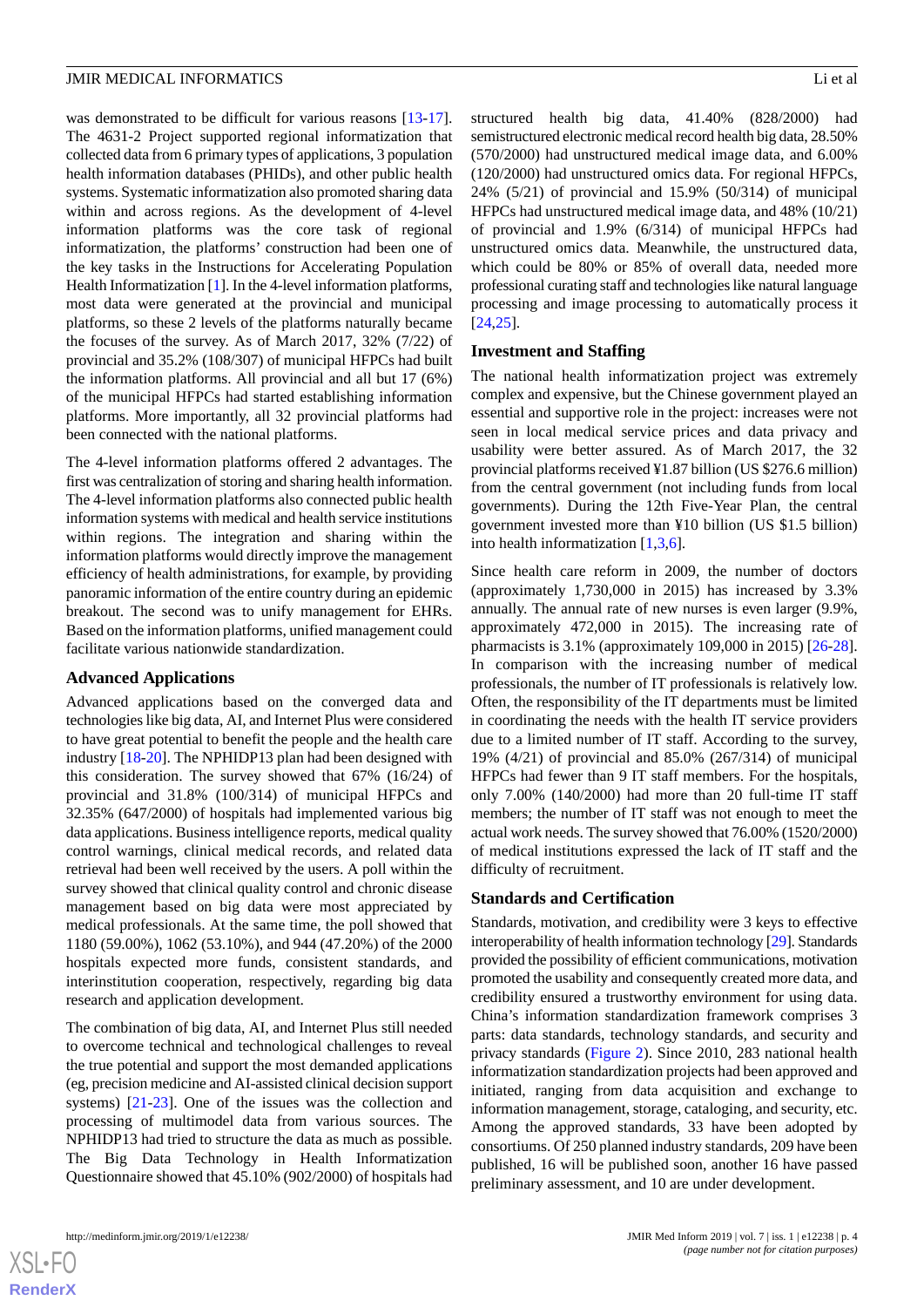<span id="page-4-0"></span>**Figure 2.** Framework for information standardization.



Informatization standards not only cover hardware-related issues such as data acquisition, storage, and transmission, called hard standards, but also software-related issues such as metadata standards, information usage standards, supervision and certification, called soft standards. Generally, soft standards are relatively immature compared with hard standards. Furthermore, hard and soft standards should be better integrated within the information standardization framework ([Figure 2\)](#page-4-0). Many existing information standards still play separate roles, forming the biggest barriers for interoperability. With awareness of these issues, the NHFPC is making efforts to improve the synergy of health informatization standards to enhance interoperability.

To help the regional HFPCs and hospitals stay informed about standardization and better implementation of standards, a series

of certification programs has been launched by the NHFPC. The National Medical Health Information System's Interconnection and Interoperability Standardization Certification was started in 2013. The certification covers a wide range of data standards, document sharing, platform functions, hardware infrastructure, information security, business applications, etc  $\lceil 30 \rceil$ . As shown by the survey, 9.1% (24/263) of municipal platforms participated in the certification in 2017. Because the program for provincial platforms just started, only one provincial platform has participated. Meanwhile, 46% (8/17) of provincial and 31.3% (77/246) of municipal HFPCs have a clear timeline for taking part in the program. [Figure 3](#page-5-0) shows the regional HFPCs' planned schedule of participating the program.

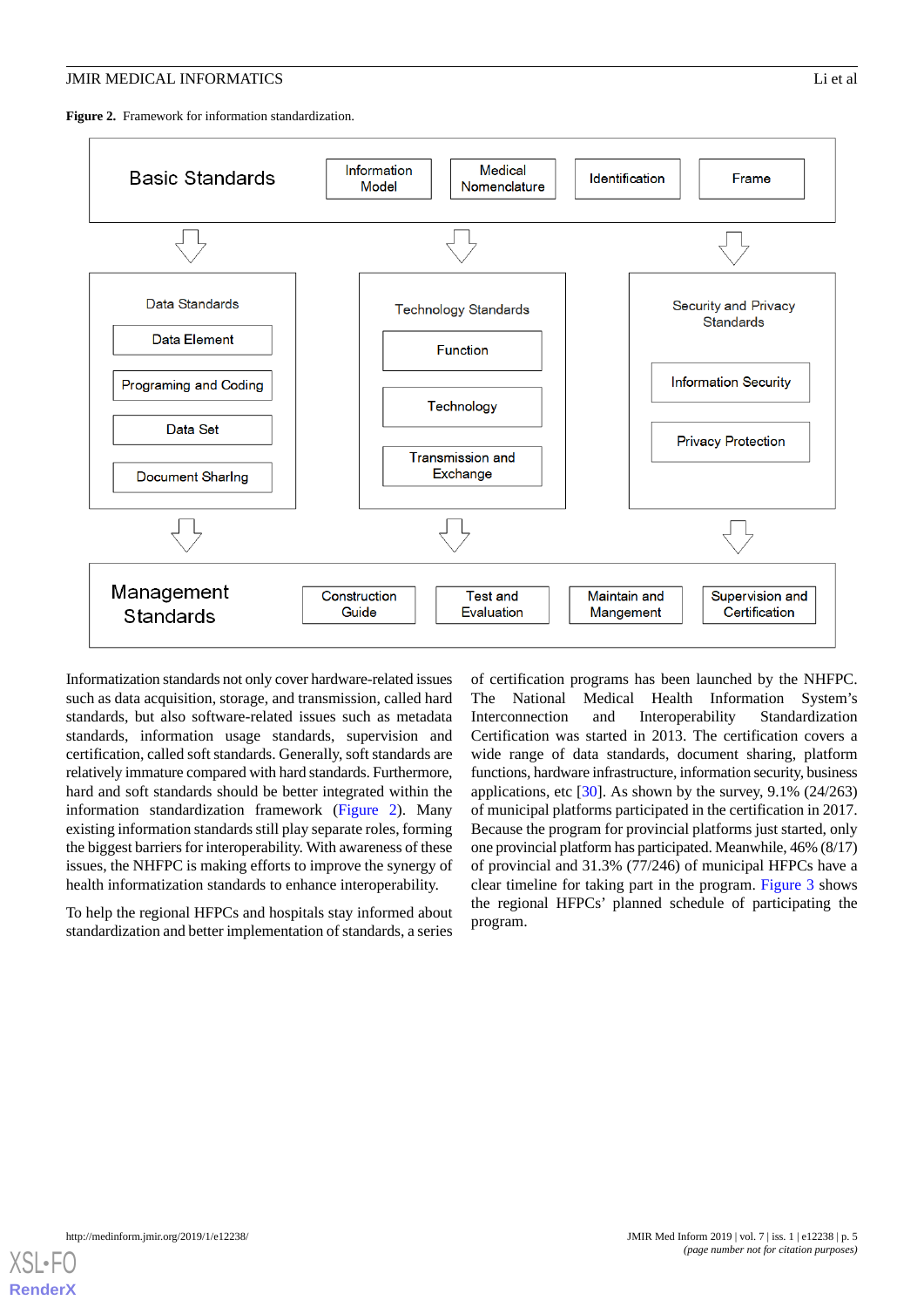<span id="page-5-0"></span>**Figure 3.** Schedule of regional Health and Family Planning Commissions obtaining certifications.



# *Discussion*

## **Principal Findings**

Compared with 59.9% of eligible nonprofit hospitals that get funding in the United States [\[31](#page-7-11)], almost all major hospitals in China are public and nonprofit. The Chinese government is responsible for funding support and therefore plays a more active role in health informatization.

One of the key achievements in recent years was the development of nationwide 4-level information platforms. It was an ambitious and challenging task that established a certain level of connectivity between HFPCs in the country. This might enhance information sharing and collaboration and may directly support allocating health care resources according to regional differences. For medical professionals, it largely improved information accessibility—for example, to be able to make rapid diagnoses based on more complete information or reduce the number of reexamination cases. For patients, it improved the accessibility of health information and enabled interregional medical health and insurance services. For health administrations, it delivered real-time intelligence of dynamic situations about health service resources to support scientific management, such as inspecting and maintaining reasonable

medical expenses. The potential of converged data was still far from being fully exploited and many more data applications were still under development. The survey showed that 71% of provincial HFPCs regarded developing and improving applications as a main task for the future.

Another more serious problem is low data quality. According the analysis of the survey, empty or invalid data, disorders of disease description language, lack of retrieval tools, lack of metadata management, and inability to handle the text data of electronic medical records are prominent problems in China's health informatization. Only 66.8% of municipal NFPCs implements or plans to implement data quality management system standards. The problem is serious and may cause unexpected barriers for the usability of the 3 databases and the platform. Without high-quality local data, centralized medical data on the 4-level information platforms won't play a real role and advanced applications based on converged data and technologies like big data and AI will not have a solid foundation. The survey also reported that 74% of provincial HFPCs put this at the top of the list of problems to be solved. To summarize, we list the best practices and corresponding barriers and successes of the national health informatization implementation in [Table 1.](#page-5-1)

<span id="page-5-1"></span>**Table 1.** Best practices and corresponding main barriers and successes in the implementation of national health informatization.

| Best practices                                 | Main barriers                | <b>Successes</b>                                       |
|------------------------------------------------|------------------------------|--------------------------------------------------------|
| Three demographic health information databases | Low data quality             | Large enough coverage for population                   |
| Four-level information platforms               | Difficultly exchanging data  | National health data exchanging                        |
| Advanced informationalized applications        | Unstructured data processing | Big data, AI, and Internet Plus applications           |
| Established standards                          | Lack of synergy of standards | A total of 283 national standardizations were approved |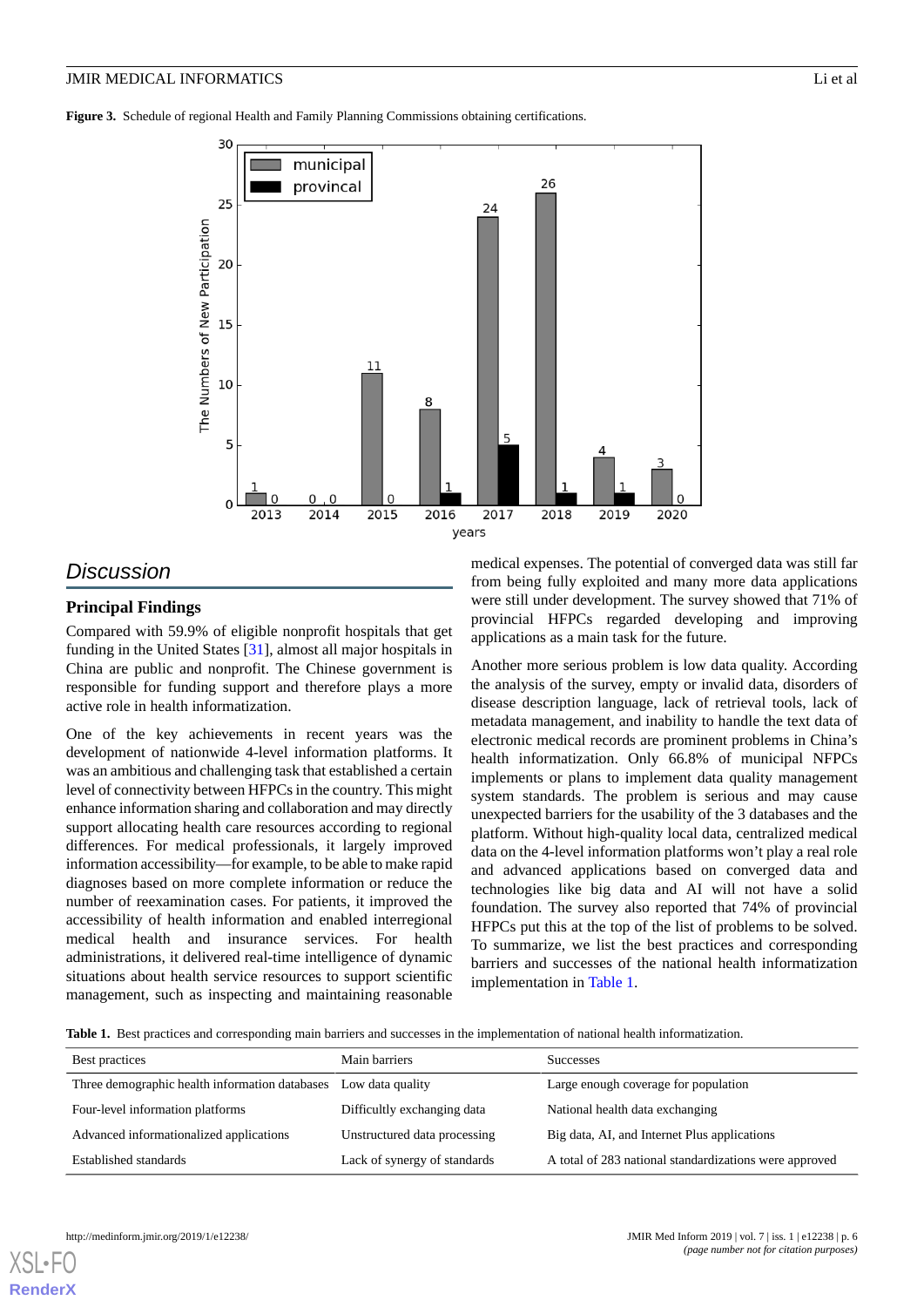# **Conclusions**

Health informatization in China started in the relative recent years and has developed at a very rapid pace. Its objective is to enable advanced clinical research and applications at the beginning while the IT infrastructure is built. Initially, informatization aimed to improve efficiency and administration of finances. Gradually, informatization transited from finance-centered to people-centered in order to bring full potential in terms of health outcomes. The transition was naturally occurring while the goal of informatization was explicitly set to bring more benefits for every patient in NPHIDP13.

According to NPHIDP13, personalized health care services and products based on perception technology will start being applied and promoted by 2020; DHIDs storing individual lifelong records for the entire population will be eventually built; and novel technologies, which might bring revolutionary outcomes in health care and research, were considered while designing the current systems and planning future advanced applications. Generally, NPHIDP13 planned the projects for the period of 2016 to 2020 to solve remaining problems. They include upgrading current systems with new technologies, continuing development of applications of key businesses, improving coverage of the population in 3 DHIDs, and improving interconnection and interoperability between the 4-level platforms.

# **Acknowledgments**

This work has been supported by the National Key Research and Development Program of China (2018YFC0910404); National Natural Science Foundation of China (61772409); Ministry of Education–Research Foundation of China Mobile Communication Corp (MCM20160404); the consulting research project of the Chinese Academy of Engineering (The Online and Offline Mixed Educational Service System for "The Belt and Road" Training in MOOC China); Project of China Knowledge Centre for Engineering Science and Technology; the innovation team from the Ministry of Education (IRT\_17R86); and the Innovative Research Group of the National Natural Science Foundation of China (61721002).

# **Conflicts of Interest**

<span id="page-6-0"></span>None declared.

## **References**

- <span id="page-6-2"></span><span id="page-6-1"></span>1. National Health and Family Planning Commission of the People's Republic of China. Instructions for Accelerating Population Health Informatization. URL: [http://www.nhfpc.gov.cn/guihuaxxs/s10741/201312/09bce5f480e84747aa130428ca7fc8ad.](http://www.nhfpc.gov.cn/guihuaxxs/s10741/201312/09bce5f480e84747aa130428ca7fc8ad.shtml) [shtml](http://www.nhfpc.gov.cn/guihuaxxs/s10741/201312/09bce5f480e84747aa130428ca7fc8ad.shtml) [accessed 2018-09-17] [[WebCite Cache ID 72VEKqqaj](http://www.webcitation.org/

                                72VEKqqaj)]
- <span id="page-6-3"></span>2. China Digital Medical Network. The 4631-2 framework of the top level design of national health family resources. URL: <http://www.hc3i.cn/zhuanti/2014litf/> [accessed 2018-09-17] [[WebCite Cache ID 72VERKeza\]](http://www.webcitation.org/

                                72VERKeza)
- <span id="page-6-4"></span>3. National Health and Family Planning Commission of the People's Republic of China. Questions and answers about Instructions for Accelerating Population Health Informatization. URL: [http://www.nhfpc.gov.cn/guihuaxxs/s10742/201312/](http://www.nhfpc.gov.cn/guihuaxxs/s10742/201312/2519dea9a4b14318a0736881116275ee.shtml) [2519dea9a4b14318a0736881116275ee.shtml](http://www.nhfpc.gov.cn/guihuaxxs/s10742/201312/2519dea9a4b14318a0736881116275ee.shtml) [accessed 2018-09-17] [\[WebCite Cache ID 72VEXL2OG\]](http://www.webcitation.org/

                                72VEXL2OG)
- <span id="page-6-5"></span>4. Iakovidis I. Towards personal health record: current situation, obstacles and trends in implementation of electronic healthcare record in Europe. Int J Med Inform 1998;52(1-3):105-115. [Medline: [9848407\]](http://www.ncbi.nlm.nih.gov/entrez/query.fcgi?cmd=Retrieve&db=PubMed&list_uids=9848407&dopt=Abstract)
- <span id="page-6-6"></span>5. CPC Central Committee, State Council. The plan for Healthy China 2030. 2016. URL: [http://www.gov.cn/xinwen/2016-10/](http://www.gov.cn/xinwen/2016-10/25/content_5124174.htm) [25/content\\_5124174.htm](http://www.gov.cn/xinwen/2016-10/25/content_5124174.htm) [accessed 2018-09-17] [[WebCite Cache ID 72VEuZz0V\]](http://www.webcitation.org/

                                72VEuZz0V)
- 6. National Health and Family Planning Commission of the People's Republic of China. National Population Health informatization development plan for 13th Five-Year Plan. URL: [http://www.moh.gov.cn/guihuaxxs/s10741/201702/](http://www.moh.gov.cn/guihuaxxs/s10741/201702/ef9ba6fbe2ef46a49c333de32275074f.shtml) [ef9ba6fbe2ef46a49c333de32275074f.shtml](http://www.moh.gov.cn/guihuaxxs/s10741/201702/ef9ba6fbe2ef46a49c333de32275074f.shtml) [accessed 2018-10-27] [[WebCite Cache ID 73TKac8r6](http://www.webcitation.org/

                                73TKac8r6)]
- <span id="page-6-7"></span>7. Ludwick DA, Doucette J. Adopting electronic medical records in primary care: lessons learned from health information systems implementation experience in seven countries. Int J Med Inform 2009 Jan;78(1):22-31. [doi: [10.1016/j.ijmedinf.2008.06.005\]](http://dx.doi.org/10.1016/j.ijmedinf.2008.06.005) [Medline: [18644745](http://www.ncbi.nlm.nih.gov/entrez/query.fcgi?cmd=Retrieve&db=PubMed&list_uids=18644745&dopt=Abstract)]
- <span id="page-6-8"></span>8. Deutsch E, Duftschmid G, Dorda W. Critical areas of national electronic health record programs—is our focus correct? Int J Med Inform 2010 Mar;79(3):211-222. [doi: [10.1016/j.ijmedinf.2009.12.002](http://dx.doi.org/10.1016/j.ijmedinf.2009.12.002)] [Medline: [20079685\]](http://www.ncbi.nlm.nih.gov/entrez/query.fcgi?cmd=Retrieve&db=PubMed&list_uids=20079685&dopt=Abstract)
- <span id="page-6-9"></span>9. Jha AK, Doolan D, Grandt D, Scott T, Bates DW. The use of health information technology in seven nations. Int J Med Inform 2008 Dec;77(12):848-854. [doi: [10.1016/j.ijmedinf.2008.06.007](http://dx.doi.org/10.1016/j.ijmedinf.2008.06.007)] [Medline: [18657471](http://www.ncbi.nlm.nih.gov/entrez/query.fcgi?cmd=Retrieve&db=PubMed&list_uids=18657471&dopt=Abstract)]
- <span id="page-6-10"></span>10. Chen C, Hsu C, Worley J. Evaluation systems of the electronic medical records: a comparative study. 2013 Presented at: 2013 4th IEEE International Conference on Software Engineering and Service Science; 2013; Beijing.
- 11. State Council of the People's Republic of China. China unveils Internet Plus action plan to fuel growth. URL: [http://english.](http://english.gov.cn/policies/latest_releases/2015/07/04/content_281475140165588.htm) [gov.cn/policies/latest\\_releases/2015/07/04/content\\_281475140165588.htm](http://english.gov.cn/policies/latest_releases/2015/07/04/content_281475140165588.htm) [accessed 2019-01-10] [[WebCite Cache ID](http://www.webcitation.org/

                                72VHFG9qS) [72VHFG9qS](http://www.webcitation.org/

                                72VHFG9qS)]
- 12. Report on the work of the government at the third meeting of the Twelfth National People's Congress. URL: [http://sh.](http://sh.people.com.cn/n2/2017/0317/c138654-29868849.html) [people.com.cn/n2/2017/0317/c138654-29868849.html](http://sh.people.com.cn/n2/2017/0317/c138654-29868849.html) [accessed 2019-01-10] [[WebCite Cache ID 72VrCWivW\]](http://www.webcitation.org/

                                72VrCWivW)
- 13. Blumenthal D. Wiring the health system—origins and provisions of a new federal program. N Engl J Med 2011 Dec 15;365(24):2323-2329. [doi: [10.1056/NEJMsr1110507](http://dx.doi.org/10.1056/NEJMsr1110507)] [Medline: [22168647\]](http://www.ncbi.nlm.nih.gov/entrez/query.fcgi?cmd=Retrieve&db=PubMed&list_uids=22168647&dopt=Abstract)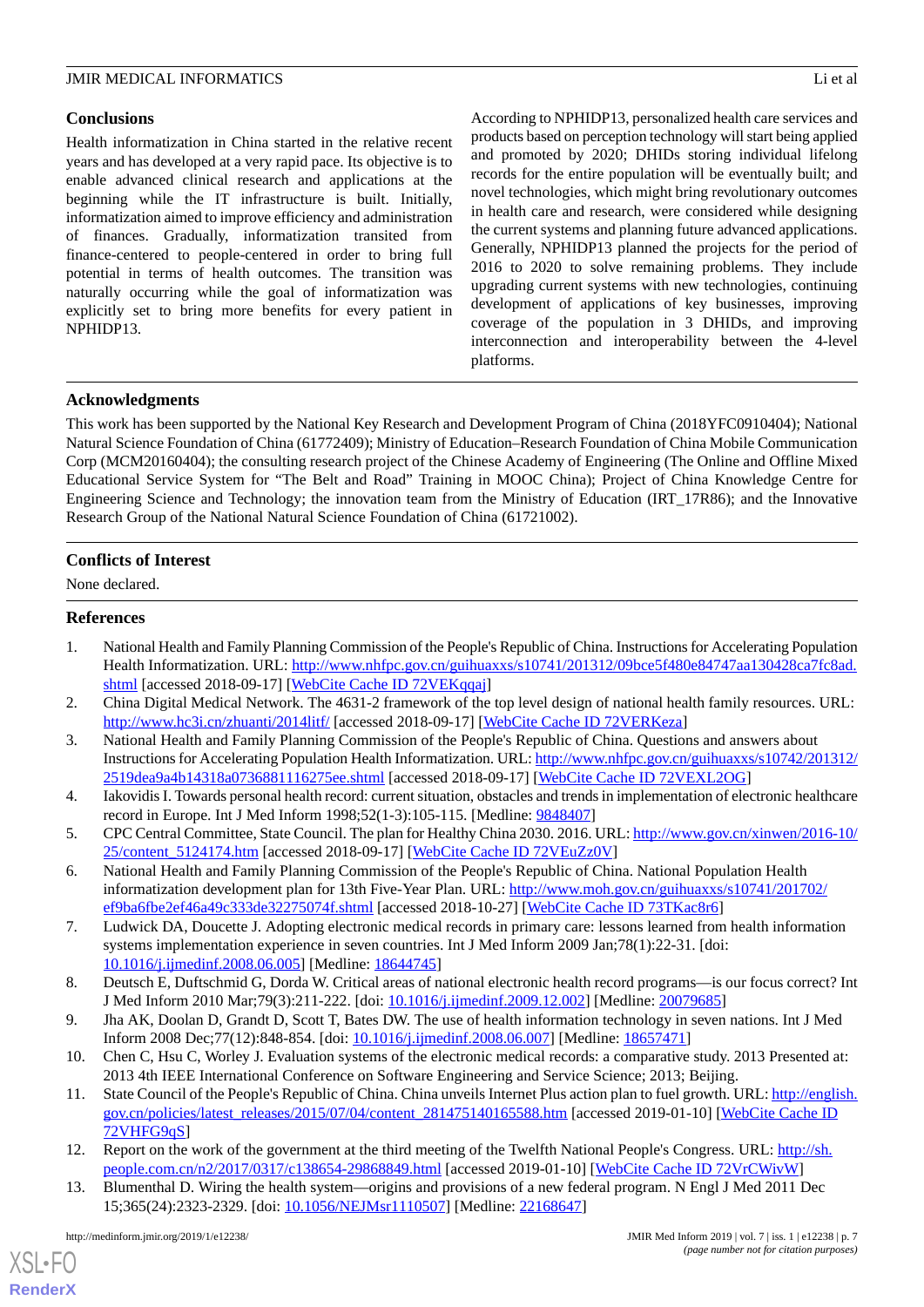- 14. Thomson S, Osborn R, Squires D. International profiles of health care systems. 2013. URL: [https://www.](https://www.commonwealthfund.org/sites/default/files/documents/___media_files_publications_fund_report_2013_nov_1717_thomson_intl_profiles_hlt_care_sys_2013_v2.pdf) [commonwealthfund.org/sites/default/files/documents/](https://www.commonwealthfund.org/sites/default/files/documents/___media_files_publications_fund_report_2013_nov_1717_thomson_intl_profiles_hlt_care_sys_2013_v2.pdf) media files publications fund report 2013 nov 1717 thomson intl\_profiles hlt\_care\_sys\_2013\_v2.pdf [accessed 2019-01-10] [\[WebCite Cache ID 72VHbRc7I](http://www.webcitation.org/

                                72VHbRc7I)]
- 15. Fragidis L, Chatzoglou P. Development of nationwide electronic health record (ΝEHR): an international survey. Health Policy Technol 2017 Jun;6(2):124-133 [[FREE Full text](https://doi.org/10.1002/iub.1366)] [doi: [10.1016/j.hlpt.2017.04.004](http://dx.doi.org/10.1016/j.hlpt.2017.04.004)]
- <span id="page-7-0"></span>16. Hofmarcher MM, Quentin W. Austria: health system review. Health Syst Transit 2013;15(7):1 [\[FREE Full text\]](http://www.euro.who.int/__data/assets/pdf_file/0017/233414/HiT-Austria.pdf) [Medline: [24334772](http://www.ncbi.nlm.nih.gov/entrez/query.fcgi?cmd=Retrieve&db=PubMed&list_uids=24334772&dopt=Abstract)]
- <span id="page-7-1"></span>17. Stroetmann K, Artmann J, Stroetmann V, Protti D, Dumortier J, Giest S, et al. Office for Official Publications of the European Communities. 2011. European countries on their journey towards national eHealth infrastructures URL: [http:/](http://www.ehealthnews.eu/images/stories/pdf/ehstrategies_final_report.pdf) [/www.ehealthnews.eu/images/stories/pdf/ehstrategies\\_final\\_report.pdf](http://www.ehealthnews.eu/images/stories/pdf/ehstrategies_final_report.pdf) [accessed 2018-09-18] [\[WebCite Cache ID 72VscbIxF\]](http://www.webcitation.org/

                                72VscbIxF)
- 18. Murdoch TB, Detsky AS. The inevitable application of big data to health care. JAMA 2013 Apr 3;309(13):1351-1352. [doi: [10.1001/jama.2013.393\]](http://dx.doi.org/10.1001/jama.2013.393) [Medline: [23549579](http://www.ncbi.nlm.nih.gov/entrez/query.fcgi?cmd=Retrieve&db=PubMed&list_uids=23549579&dopt=Abstract)]
- <span id="page-7-2"></span>19. Raghupathi W, Raghupathi V. Big data analytics in healthcare: promise and potential. Health Inf Sci Syst 2014;2:3 [\[FREE](https://hissjournal.biomedcentral.com/articles/10.1186/2047-2501-2-3) [Full text\]](https://hissjournal.biomedcentral.com/articles/10.1186/2047-2501-2-3) [doi: [10.1186/2047-2501-2-3](http://dx.doi.org/10.1186/2047-2501-2-3)] [Medline: [25825667](http://www.ncbi.nlm.nih.gov/entrez/query.fcgi?cmd=Retrieve&db=PubMed&list_uids=25825667&dopt=Abstract)]
- <span id="page-7-3"></span>20. Gulshan V, Peng L, Coram M, Stumpe MC, Wu D, Narayanaswamy A, et al. Development and validation of a deep learning algorithm for detection of diabetic retinopathy in retinal fundus photographs. JAMA 2016 Dec 13;316(22):2402-2410. [doi: [10.1001/jama.2016.17216](http://dx.doi.org/10.1001/jama.2016.17216)] [Medline: [27898976](http://www.ncbi.nlm.nih.gov/entrez/query.fcgi?cmd=Retrieve&db=PubMed&list_uids=27898976&dopt=Abstract)]
- 21. Bates DW, Saria S, Ohno-Machado L, Shah A, Escobar G. Big data in health care: using analytics to identify and manage high-risk and high-cost patients. Health Aff (Millwood) 2014 Jul;33(7):1123-1131. [doi: [10.1377/hlthaff.2014.0041](http://dx.doi.org/10.1377/hlthaff.2014.0041)] [Medline: [25006137](http://www.ncbi.nlm.nih.gov/entrez/query.fcgi?cmd=Retrieve&db=PubMed&list_uids=25006137&dopt=Abstract)]
- <span id="page-7-4"></span>22. Collins FS, Varmus H. A new initiative on precision medicine. N Engl J Med 2015 Feb 26;372(9):793-795. [doi: [10.1056/NEJMp1500523\]](http://dx.doi.org/10.1056/NEJMp1500523) [Medline: [25635347\]](http://www.ncbi.nlm.nih.gov/entrez/query.fcgi?cmd=Retrieve&db=PubMed&list_uids=25635347&dopt=Abstract)
- <span id="page-7-5"></span>23. Frost S. Drowning in big data? Reducing information technology complexities and costs for healthcare organizations. URL: <http://www.emc.com/collateral/analyst-reports/frost-sullivan-reducing-information-technology-complexities-ar.pdf> [accessed 2018-09-18] [\[WebCite Cache ID 72VtxHIUE](http://www.webcitation.org/

                                72VtxHIUE)]
- <span id="page-7-7"></span><span id="page-7-6"></span>24. Grimes S. Clarabridge BridgePoints. 2008. Unstructured data and the 80 percent rule URL: [http://breakthroughanalysis.](http://breakthroughanalysis.com/2008/08/01/unstructured-data-and-the-80-percent-rule/) [com/2008/08/01/unstructured-data-and-the-80-percent-rule/](http://breakthroughanalysis.com/2008/08/01/unstructured-data-and-the-80-percent-rule/) [accessed 2018-09-18] [\[WebCite Cache ID 72VuoU2Dy\]](http://www.webcitation.org/

                                72VuoU2Dy)
- 25. Li C, Liakata M, Rebholz-Schuhmann D. Biological network extraction from scientific literature: state of the art and challenges. Brief Bioinform 2014 Sep;15(5):856-877. [doi: [10.1093/bib/bbt006](http://dx.doi.org/10.1093/bib/bbt006)] [Medline: [23434632\]](http://www.ncbi.nlm.nih.gov/entrez/query.fcgi?cmd=Retrieve&db=PubMed&list_uids=23434632&dopt=Abstract)
- <span id="page-7-8"></span>26. López FJC, Arenillas LJ, Calleja PS, Botia PE, Casado NI, Deyá AE, et al. Health care resources for stroke patients in Spain, 2010: analysis of a national survey by the Cerebrovascular Diseases Study Group. Neurologia 2011 Oct;26(8):449-454 [[FREE Full text](http://www.elsevier.es/en/linksolver/ft/pii/S0213-4853(11)00063-6)] [doi: [10.1016/j.nrl.2010.10.014\]](http://dx.doi.org/10.1016/j.nrl.2010.10.014) [Medline: [21440962](http://www.ncbi.nlm.nih.gov/entrez/query.fcgi?cmd=Retrieve&db=PubMed&list_uids=21440962&dopt=Abstract)]
- <span id="page-7-9"></span>27. National Health and Family Planning Commission of the People's Republic of China. China Health and Family Planning Statistical Yearbook. Beijing: Peking Union Medical and College Publishing House; 2016.
- <span id="page-7-10"></span>28. Ministry of Health of the People's Republic of China. China Health Statistical Yearbook. Beijing: Peking Union Medical and College Publishing House; 2009.
- 29. Office of the National Coordinator for Health IT. Connecting health and care for the nation? A shared nationwide interoperability roadmap. URL: [https://www.healthit.gov/sites/default/files/hie-interoperability/](https://www.healthit.gov/sites/default/files/hie-interoperability/nationwide-interoperability-roadmap-final-version-1.0.pdf)
- <span id="page-7-11"></span>[nationwide-interoperability-roadmap-final-version-1.0.pdf](https://www.healthit.gov/sites/default/files/hie-interoperability/nationwide-interoperability-roadmap-final-version-1.0.pdf) [accessed 2019-01-10] [\[WebCite Cache ID 72VvqTyDl](http://www.webcitation.org/

                                72VvqTyDl)] 30. National Health and Family Planning Commission of the People's Republic of China. National medical health information interoperability standardization maturity certification. 2017. URL: [http://www.nhfpc.gov.cn/mohwsbwstjxxzx/s8553/](http://www.nhfpc.gov.cn/mohwsbwstjxxzx/s8553/201709/06ac0b5228674ce487405de8e939d40b.shtml)
	- [201709/06ac0b5228674ce487405de8e939d40b.shtml](http://www.nhfpc.gov.cn/mohwsbwstjxxzx/s8553/201709/06ac0b5228674ce487405de8e939d40b.shtml) [accessed 2018-09-18] [\[WebCite Cache ID 72VvuSCv5\]](http://www.webcitation.org/
	
	                 72VvuSCv5)
- 31. Adler-Milstein J, Jha AK. HITECH Act drove large gains In hospital electronic health record adoption. Health Aff (Millwood) 2017 Aug 01;36(8):1416-1422. [doi: [10.1377/hlthaff.2016.1651](http://dx.doi.org/10.1377/hlthaff.2016.1651)] [Medline: [28784734](http://www.ncbi.nlm.nih.gov/entrez/query.fcgi?cmd=Retrieve&db=PubMed&list_uids=28784734&dopt=Abstract)]

# **Abbreviations**

**AI:** artificial intelligence **DHID:** demographic health information database **DID:** demographic information database **EHR:** electronic health record **HFPC:** Health and Family Planning Commission **EHRD:** electronic health record database **EMRD:** electronic medical record database **IT:** information technology **NHFPC:** National Health and Family Planning Commission **NPHIDP13:** National Population Health Informatization Development Plan **PHID:** population health information database